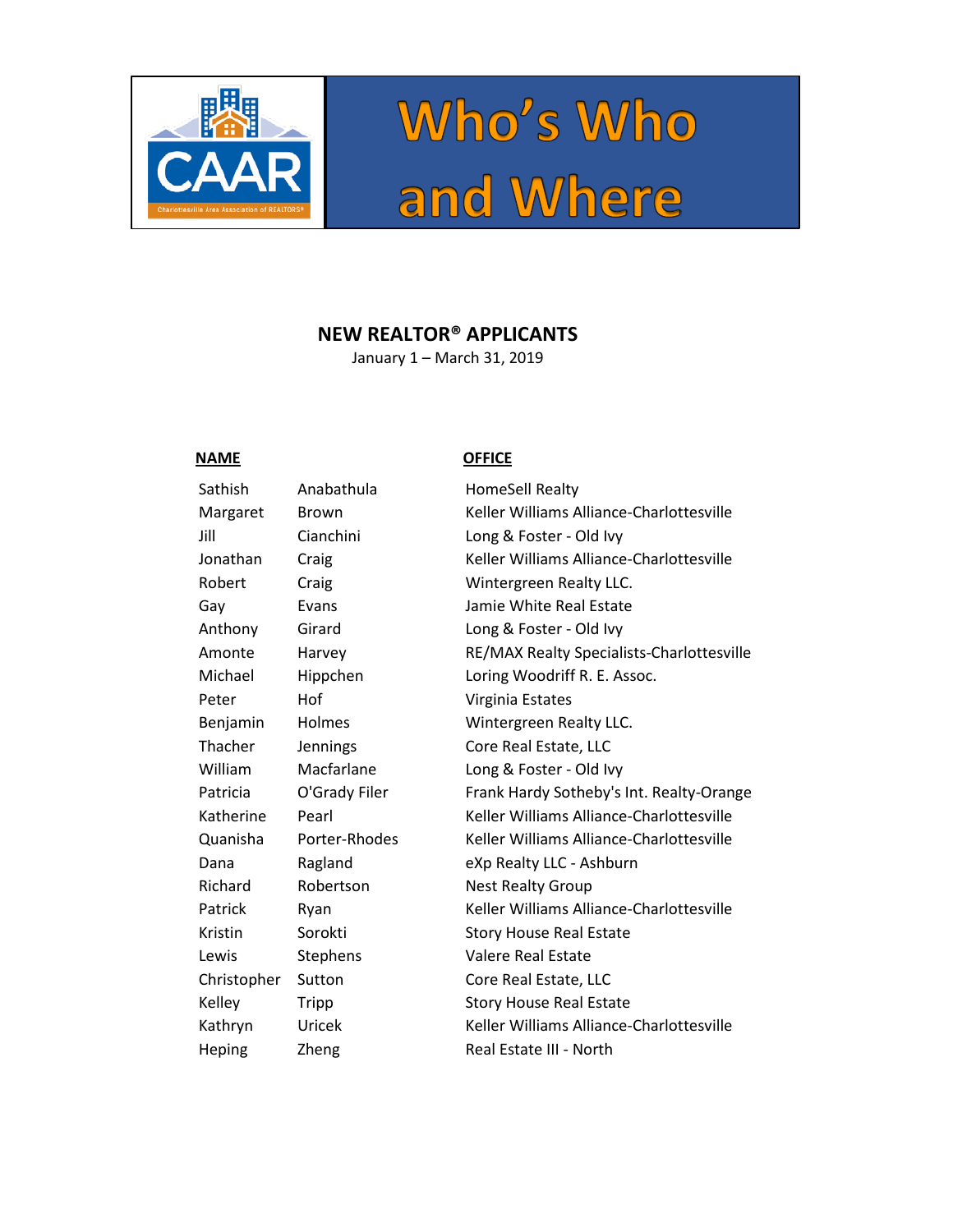# **MEMBER OFFICE TRANSFERS**

January 1 – March 31, 2019

## **NAME PREVIOUS OFFICE CURRENT OFFICE**

| Robert      | Ayres         | RE/MAX Realty Specialists-Crozet          | 1st Dominion Realty, Inc.-Charlottesville |
|-------------|---------------|-------------------------------------------|-------------------------------------------|
| Kathryn     | Bentley       | RE/MAX Realty Specialists-Crozet          | HasBrouck Real Estate Corp.               |
| Carol C     | Carder        | Bill Howard & Associates Real Estate LLC  | Long & Foster - Old Ivy                   |
| Donovan     | Esdaile       | Keller Williams Alliance-Charlottesville  | ERA Bill May Realty Co.                   |
| Susan       | Evans         | <b>Nest Realty Group</b>                  | <b>Braden Property Management</b>         |
| Gary        | Fitzgerald    | Keller Williams Alliance-Charlottesville  | Akarion Realty - Fluvanna                 |
| Christopher | Georges       | Georges & Company                         | Christopher A. Georges, Broker            |
| Miguel      | Gonzalez      | Jefferson Land & Realty                   | RE/MAX Action Real Estate-Charlottesville |
| Amonte      | Harvey        | Keller Williams Alliance-Charlottesville  | RE/MAX Realty Specialists-Charlottesville |
| Kevin       | Hitt          | Hometown Realty-Mechanicsville            | Keller Williams Alliance-Charlottesville  |
| David       | Lambert       | Core Real Estate, LLC                     | RE/MAX Action Real Estate-Charlottesville |
| Christopher | Long          | Keller Williams Alliance-Charlottesville  | Long & Foster - Old Ivy                   |
| Marjolaine  | Marianella    | Roy Wheeler Mountain and Valley Prop      | Wintergreen Realty LLC.                   |
| Stephen     | Marianella    | Roy Wheeler Mountain and Valley Prop      | Wintergreen Realty LLC.                   |
| Michael     | Marino        | Roy Wheeler Realty Co.-Charlottesville    | <b>Binx Properties</b>                    |
| Meredith    | McClellan     | Wiley Real Estate - Charlottesville       | Real Estate III - North                   |
| Sonia       | McGrath       | <b>Nest Realty Group</b>                  | Long & Foster - Old Ivy                   |
| Sal J       | Milione       | Montague Miller & Co Westfield            | Target the Market Real Estate             |
| Patricia    | O'Grady Filer | Piedmont Appraisal Company                | Frank Hardy Sotheby's Int. Realty-Orange  |
| Ninfa Rose  | Profaci       | Loring Woodriff R. E. Assoc.              | <b>Nest Realty Group</b>                  |
| Gerri       | Russell       | Roy Wheeler Realty Co. - Downtown         | <b>Avenue Realty LLC</b>                  |
| Scott       | Shellenberger | <b>Residential Mortgage Services</b>      | <b>BB&amp;T Home Mortgage</b>             |
| Lewis       | Stephens      | Montague Miller & Co Orange               | Valere Real Estate                        |
| Rebecca     | Templeman     | Sally Du Bose Real Est. Partners          | Roy Wheeler Realty Co.-Charlottesville    |
| William     | Ware          | Sally Du Bose Real Est. Partners          | Frank Hardy Sotheby's International       |
| Andrea M    | Yancey        | RE/MAX Realty Specialists-Charlottesville | 1st Dominion Realty, Inc.-Charlottesville |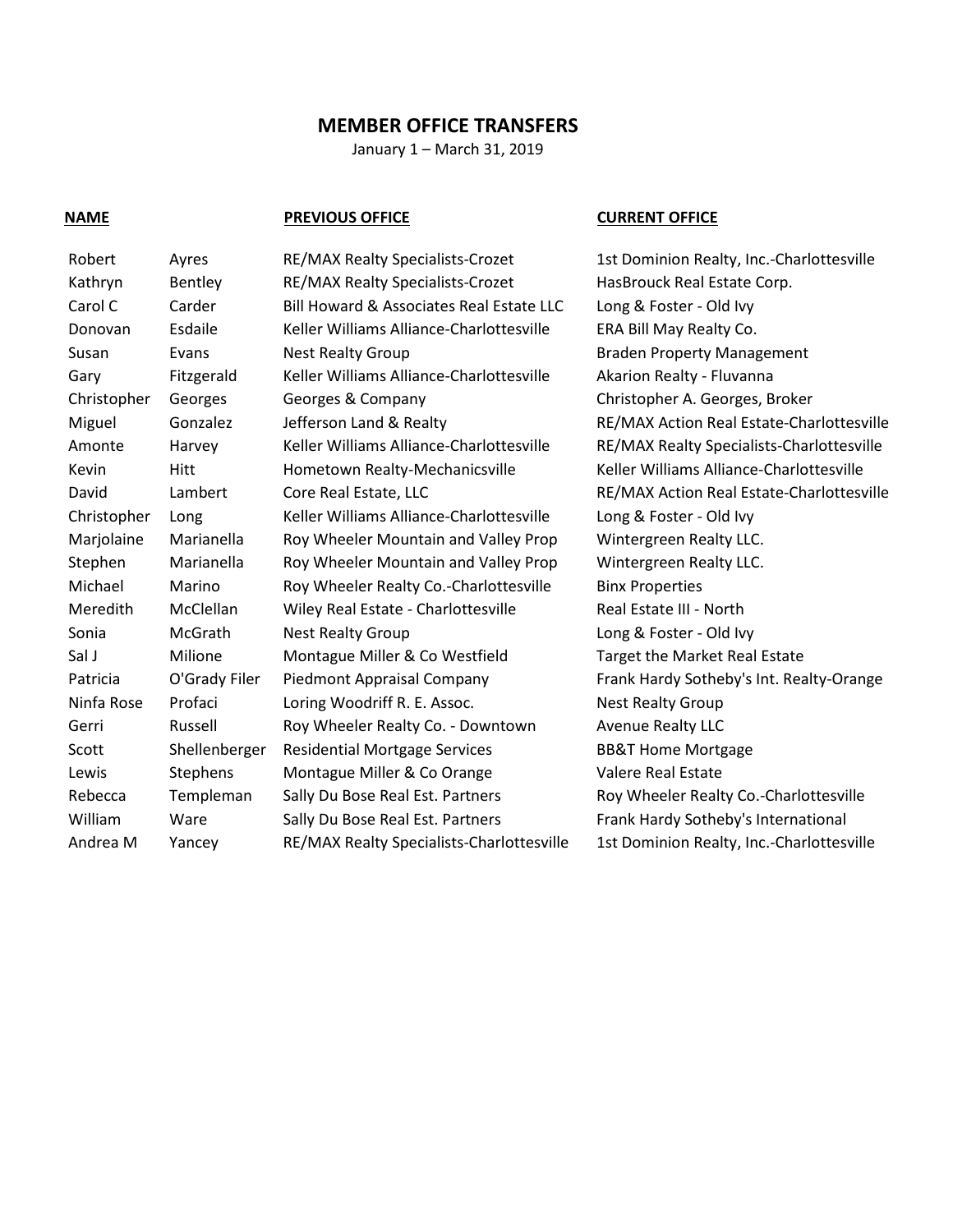# **NEW SINGLE & GROUP AFFILIATE MEMBERS & OFFICES**

January 1 – March 31, 2019

| <b>NAME</b>  |                | <b>OFFICE</b>                     | <b>MEMBER TYPE</b> |
|--------------|----------------|-----------------------------------|--------------------|
| Mary Kay     | Campbell       | Hantzmon Wiebel, LLP              | Affiliate Group    |
| <b>Zenas</b> | Choi           | Towe Insurance Services, Inc.     | Affiliate Group    |
| Andrew       | Garrett        | <b>BB&amp;T Home Mortgage</b>     | Affiliate Group    |
| Michelle     | Good           | <b>BB&amp;T Home Mortgage</b>     | Affiliate Group    |
| <b>Beth</b>  | Heck           | Towe Insurance Services, Inc.     | Affiliate Group    |
| Tiffany      | <b>Jenkins</b> | Movement Mortgage                 | Affiliate Group    |
| Troy         | Lane           | <b>BB&amp;T Home Mortgage</b>     | Affiliate Group    |
| Drew         | Petterson      | <b>Bank of America Home Loans</b> | Affiliate Group    |
| Jordan       | Pierson        | Virginia National Bank            | Affiliate Group    |
| Tom          | Ridley         | Evergreen Home Builders           | Affiliate          |

# **REALTOR® & AFFILIATE MEMBERS WHO WENT INACTIVE**

January 1 – March 31, 2019

| <b>NAME</b>   |                    | <b>OFFICE</b>                             | <b>Member Type</b> |
|---------------|--------------------|-------------------------------------------|--------------------|
| Wayne         | Craft              | Sarisand Tile                             | Affiliate          |
| Jon           | Davis              | Commonwealth H2O                          | Affiliate          |
| Robert        | Falconer           | <b>Union Mortgage Group</b>               | Affiliate          |
| Eddie         | Giles              | Professional Movers, Inc.                 | Affiliate          |
| Mark          | Livingston         | Equis Financial - Livingston Agency       | Affiliate          |
| Hope          | Payne              | Scott Kroner PLC                          | Affiliate          |
| Milo          | Vivaldi            | Milo the Mover                            | Affiliate          |
| Phil          | Watson             | <b>Blue Mountain Inspection Services</b>  | Affiliate          |
| Carrie        | Cleveland          | <b>BB&amp;T Home Mortgage</b>             | Affiliate Group    |
| Kathy         | Doby               | 2 Friends and Design                      | Affiliate Group    |
| James         | MacRae             | James R. MacRae Agency                    | Affiliate Group    |
| Sandra        | Arcoraci           | 1st Dominion Realty, Inc.-Charlottesville | <b>REALTOR</b>     |
| Cynthia       | Avery              | Real Estate III - North                   | <b>REALTOR</b>     |
| Lori          | Bonnell            | Keller Williams Alliance-Charlottesville  | <b>REALTOR</b>     |
| <b>Thomas</b> | <b>Brannock II</b> | Loring Woodriff R. E. Assoc.              | <b>REALTOR</b>     |
| David         | Cain               | RE/MAX Action Real Estate-Charlottesville | <b>REALTOR</b>     |
| Alhena        | Cleveland          | The New House Company                     | <b>REALTOR</b>     |